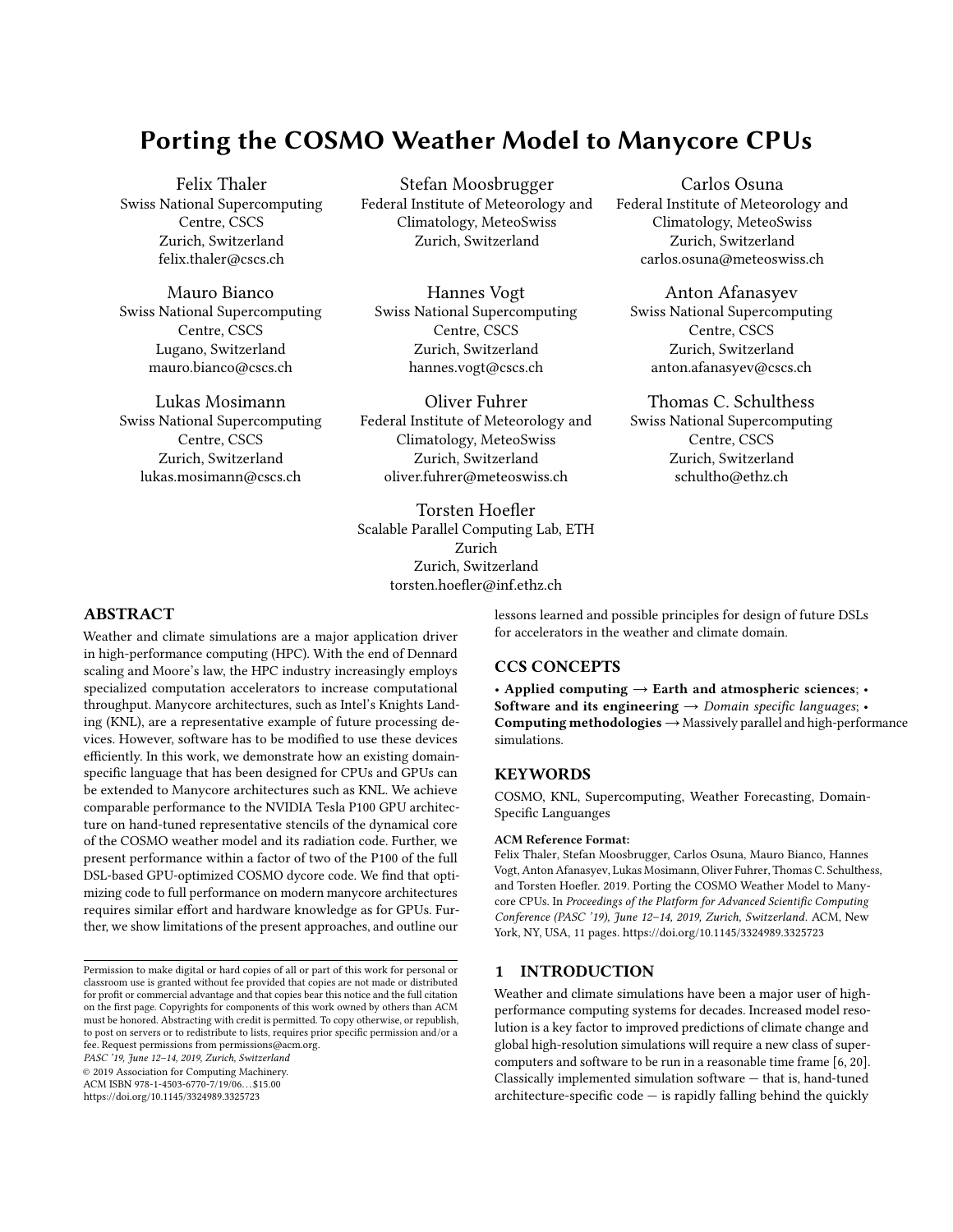evolving hardware architectures and compute accelerators. In the first ten ranks of the TOP500 list of November 2018, host processors and accelerators of no less than five different vendors are found [\[22\]](#page-9-2). A possible approach to making HPC software more future-proof is to use domain-specific languages (DSLs) or libraries, that allow to compile the same user source code to optimized architecturedependent binary code This should significantly reduce the effort required to move existing software to new hardware platforms, as no code changes are required from the DSL user side. Further, traditional approaches often lead to largely separate code bases for each supported hardware architecture and thus maintainability effort increases linearly with the number of supported architectures. The STELLA-library [\[10\]](#page-9-3) is an example of a C++-embedded DSL developed to run the dynamical core of the weather model COSMO of the Consortium for Small-scale Modeling [\[3,](#page-9-4) [4\]](#page-9-5) on CPUs and GPU accelerators. It is used to run the operational forecasts of the Swiss Federal Office of Meteorology and Climatology (MeteoSwiss) on an accelerated GPU system since 2016 [\[7\]](#page-9-6).

GridTools is a follow-up project based on the success of STELLA. It is a further step towards exascale computing for the weather and climate domain and the foundation of the present work. Among other libraries, GridTools includes a C++-embedded DSL similar to STELLA, currently supporting CPUs and NVIDIA GPUs. To expand the number of supported hardware types and gain experience with additional modern high-bandwidth manycore architectures, we introduce a new back-end to GridTools, optimized for the Intel's Knights Landing (KNL) and future manycore architectures. To evaluate the real-world performance portability and user experience, we tested the back-end on the newly developed GridTools-based dynamical core of the COSMO weather model.

Further, to get a more complete picture of the KNL performance characteristics when running COSMO, one of the most relevant and computationally expensive physical parameterizations of the model, i.e. radiation, was ported to and optimized for KNL using OpenMP compiler directives.

Despite the announced discontinuation of the Intel Xeon Phi product line [\[13\]](#page-9-7), this work will be relevant for upcoming manycore architectures such as Intel's next generation CPUs that base on similar principles. Further, we could already observe large speedups compared to the old CPU implementation on modern generalpurpose architectures like Intel Skylake with 512 bit vector registers.

#### 1.1 Related Work

The literature on accelerating high-performance computations is vast. Thus, we focus on projects in the context of accelerating weather and climate applications. Due to the relatively short lifetime of the KNL line, there are few examples in the literature that demonstrate a full port of a weather model to Intel many-core architectures. Pioneering work was done for individual components of the WRF model. Specific optimizations and performance evaluations on many-core have been reported in [\[15\]](#page-9-8) for the RRTMGP radiative transfer and for WSM6 [\[17\]](#page-9-9) and Goddard [\[16\]](#page-9-10) microphysics scheme.

The only report on a full weather model ported to KNL known to the authors is [\[8\]](#page-9-11) for the NIM model. The model was accelerated using OpenACC for NVIDIA GPUs and OpenMP for KNL. The performance evaluation on the full model show speedup of up to 2x for KNL compared to the CPU baseline, and 0.8x with respect to the P100 NVIDIA GPU.

Further, some work was done on the MPDATA advection scheme [\[23\]](#page-9-12). The authors report a speedup of 2x as compared to a reference multi-core CPU version.

Even if portability of a weather model retaining a single source code is achievable using a combination of OpenMP + OpenACC + MPI, successful implementations delivering performance portability with directives across multiple architectures are rarely found in the literature. In order to address the performance portability problem, there are numerous approaches in the literature that provide programming models that hide implementation details and hardware dependent optimizations using higher level abstractions. An example is the GridTools library (see Section [1.2\)](#page-1-0). Here, we briefly summarize other approaches. The Kokkos library [\[5\]](#page-9-13) provides C++ constructs for abstracting data layouts and parallel loops to generate efficient implementations for multiple architectures. It is more general and low level than GridTools, which provides higher abstractions specific for weather codes as well as problemspecific optimizations. The CLAW compiler [\[2\]](#page-9-14) is a Fortran DSL for column based weather code computations like those of the physical parameterizations. Parallel loops and promotions of column data is automatically performed by the compiler. A similar approach, the PSyclone DSL [\[1\]](#page-9-15) provides a Fortran DSL for finite elements/finite differences dynamical cores. A different approach is the Polly-ACC compiler framework [\[9\]](#page-9-16) which automatically maps a sequential code into an accelerated code using the llvm tools, and avoids the use of specific programming models. We currently investigate the applicability of this approach to the COSMO code base.

#### <span id="page-1-0"></span>1.2 GridTools

GridTools is a set of software libraries for weather and climate applications. It is a joint development effort of the Swiss National Supercomputing Centre (CSCS) and MeteoSwiss. GridTools provides an embedded domain-specific language (EDSL) written in C++, designed for stencil computations. This EDSL can be seen as the successor of the Stencil Loop Language (STELLA).

When we refer to GridTools in this paper, we consider the stencil composition EDSL only. This template-based C++ library allows to define stencils as a composition of several smaller stencil operators. It allows to run the same user code without any changes on various hardware architectures. The desired back-end can be chosen at compile time, currently available are a CPU back-end, a CUDAbased NVIDIA GPU back-end and now a KNL or more generally a manycore processor back-end. GridTools takes care of managing temporary data fields that are passed from operator to operator in a composed stencil. The user additionally has the possibility to activate various per-stencil optimizations at compile time, for example caching of temporary fields, that is highly dependent on the stencil-specific data access pattern.

# <span id="page-1-1"></span>1.3 The COSMO Weather Model

The COSMO model is a non-hydrostatic limited area atmospheric model implemented using finite difference methods in Fortran 90.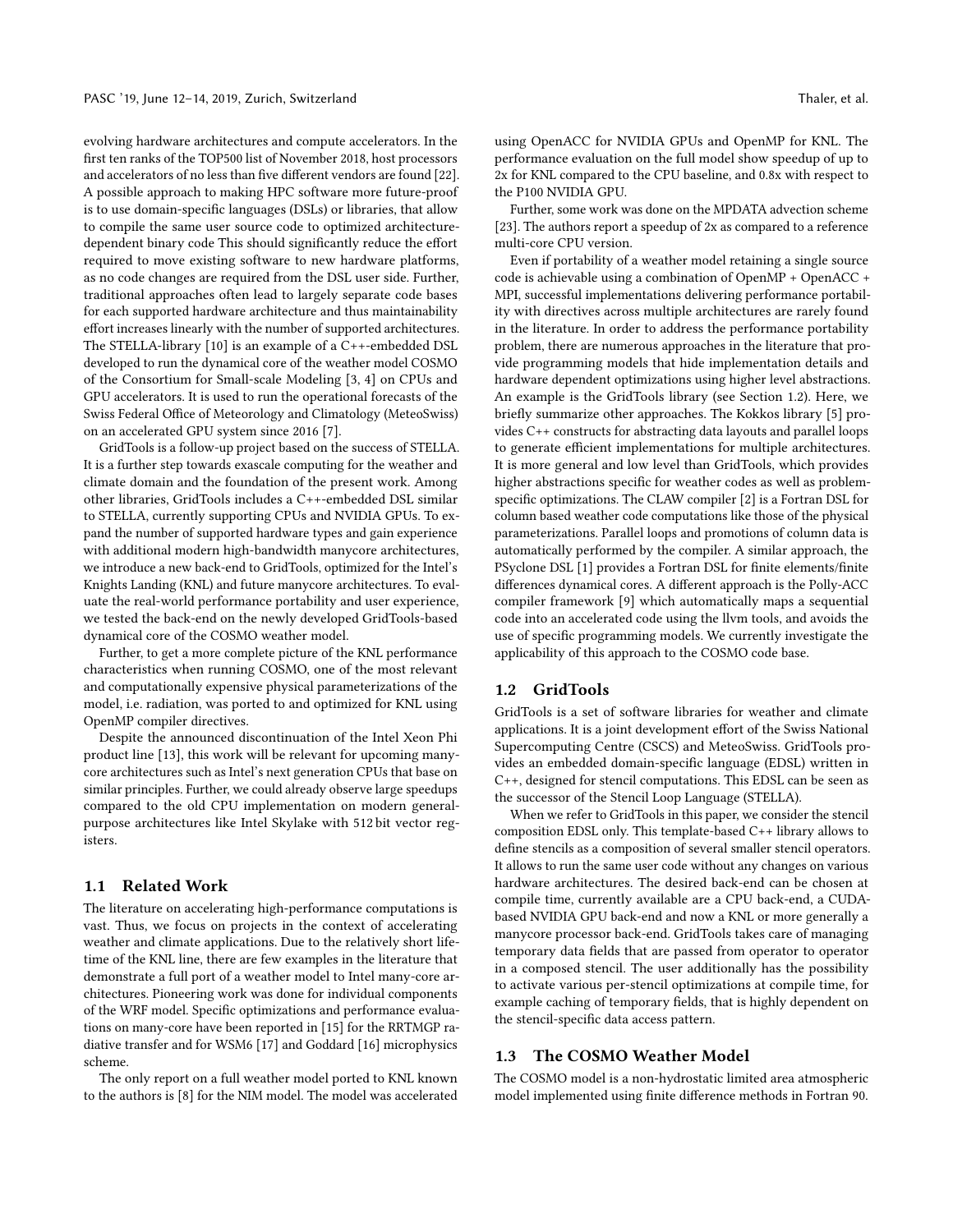Like other weather and climate models, it is divided into three main parts: a dynamical core, a set of physical parameterizations and data assimilation. The dynamical core solves the Euler equations on a curvilinear grid, using a split-explicit time integration scheme [\[25\]](#page-9-17) with a multistage Runge-Kutta method for integration of slow processes. Due to the finer grid spacing in the vertical dimension, the dynamical core employs implicit discretizations in the vertical dimension and explicit discretizations in the horizontal. This choice leads to three dominant computational patterns: horizontal stencils, tridiagonal solvers along the vertical dimension (with no horizontal data dependencies) and point-wise computations. Figure [1](#page-2-0) shows an overview of the code flow in COSMO.

<span id="page-2-0"></span>

Figure 1: COSMO model code flow. The computations inside the dynamical core are the most expensive part of a time step, roughly accounting for 60% of the run time. Graphics based on [\[21\]](#page-9-18).

The physical parameterizations solve the processes that are not resolved within the scale of the grid or source and sink terms that are not represented by the equations of motion, like the radiation. All physical parameterizations of COSMO contain column based computational patterns, where computations exhibit only vertical data dependencies.

A GPU capable version of the model was developed some years ago and has been used operationally on a supercomputer based on NVIDIA K80 GPUs at MeteoSwiss since 2016 [\[7,](#page-9-6) [10\]](#page-9-3). The model was enabled on GPUs based on several technologies and programming models used to retain a single source code that provides a significant performance improvement with respect to the CPU baseline. The dynamical core was ported to GPU using the STELLA C++ embedded DSL, which provides optimized hardware-dependent codes for the dynamical core for x86 and GPU architectures [\[7\]](#page-9-6). Recent work ported the complete dynamical core using the more general GridTools library (see Section [1.2\)](#page-1-0), which allows extensions to other architectures by incorporation of new back-end specific templates for kernel computations. This allowed to evaluate the performance of the dynamical core on KNL by means of a newly developed GridTools back-end presented here. The physical parameterizations have been fully ported to GPU using OpenACC, retaining Fortran as the programming language for the model. The GPU implementation will also serve as a reference for comparison of the KNL performance results.

# 1.4 Intel Xeon Phi "Knights Landing"

The Intel Xeon Phi codenamed Knights Landing (KNL) is a x86 based manycore processor architecture with up to 72 cores connected by an on-chip mesh network, High Bandwidth Memory and several boot-time memory configuration options [\[14,](#page-9-19) [18\]](#page-9-20). The Knights Landing architecture is mainly available as a standalone CPU — unlike the predecessor Knights Corner that was only available as a PCIe accelerator. An accelerator version of the KNL architecture was canceled before release to the public market. In this work we always refer to the standalone CPU version.

The KNL is organized in 38 tiles, each hosting two x86-compliant cores with up to four hyper threads. Each core features a private 32 KB L1 data cache, 32 KB L1 instruction cache and two vectorprocessing units with 512 bit vector registers and support the AVX-512F instruction set. This includes exponential and reciprocal instructions, gather and scatter instructions with masking support, and software prefetching instructions.

The tiles are connected by a 2D mesh of rows and columns. The two cores on each tile share a 1 MB L2 cache. Cache coherency across the tiles is guaranteed by a distributed tag directory using the MESIF protocol. Memory IO controllers for the high-bandwidth MCDRAM and lower bandwidth DDR4 memory also reside in the mesh. Messages on the mesh can be sent along rows and columns, which should allow for efficient communication between all tiles. Out of the 38 tiles, only 32, 34 or 36 are activated, depending on the exact processor model. See Figure [2](#page-2-1) for a graphical depiction of the architecture.

<span id="page-2-1"></span>

Figure 2: Intel Knights Landing architecture. Graphics based on [\[12\]](#page-9-21).

Similar to GPUs, the KNL features High Bandwidth Memory, namely 16 GB of multi-channel DRAM (MCDRAM). The peak bandwidth of the MCDRAM is more than 400 GB/s, values depend on the exact processor model. Additionally, up to 384 GB of DDR4 memory with a bandwidth of close to 100 GB/s are available. The two memory types can be configured at boot time to be either in flat mode, cache mode, or hybrid mode. In flat mode, the MCDRAM and DDR memory are exposed to the OS as two different NUMA domains, and thus it allows to explicitly allocate data either in MCDRAM or DDR memory. In cache mode, the MCDRAM acts as a direct-mapped hardware cache for the DDR memory. This is especially useful for running software that requires a working set of more than 16 GB but still can profit from the higher MCDRAM bandwidth. The hybrid mode allows to use either 4 GB or 8 GB of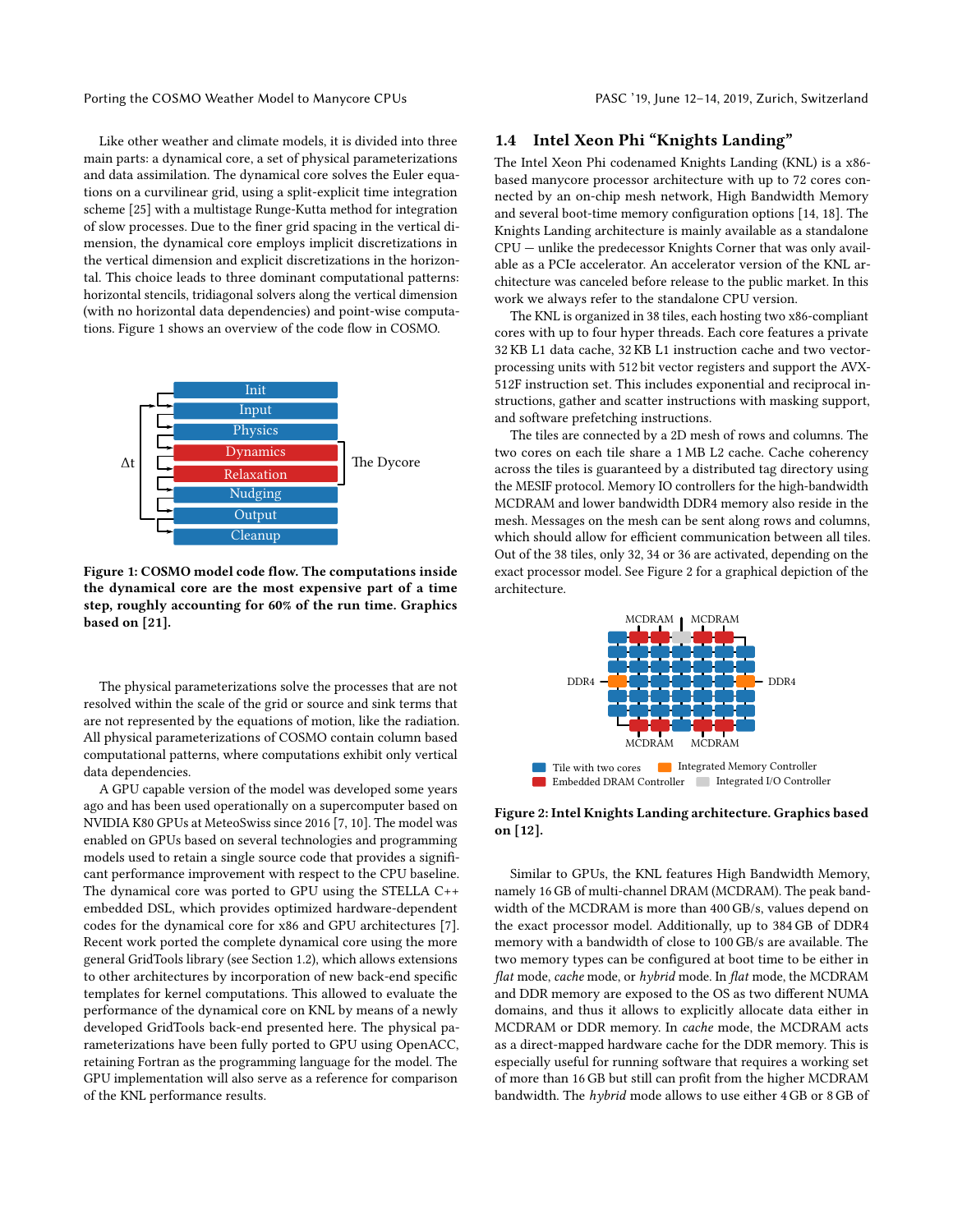the MCDRAM in cache mode and the remaining 12 GB or 8 GB in flat mode.

An additional configuration capability of the KNL are the *cluster* modes. The cluster modes change the way, how cache lines are assigned to the distributed tag directories spread over the tiles. There are the five modes All-to-all, Quadrant, Hemisphere, Sub-NUMA Clustering (SNC) 2, and SNC 4 available. The first three expose the memory as single NUMA domain per memory type, the SNC modes divide the mesh into 2 respectively 4 NUMA domains. The different cluster modes can influence application performance significantly and the SNC modes require NUMA-aware memory handling. We refer to Ramos and Hoefler [\[18\]](#page-9-20) for a more complete description and very detailed performance evaluation including complete memory and cache latency, and bandwidth numbers.

#### <span id="page-3-4"></span>1.5 Experimental Setup

Experimental results are collected on the CSCS Cray XC40 KNL system Grand Tavé featuring 164 Intel KNL compute nodes. Each node contains an Intel Xeon Phi CPU 7230 processor with 64 cores running at 1.30 GHz. As the working data set of the COSMO simulations performed in production at MeteoSwiss fits into 16 GB and the stencil operations of the COSMO dynamical core are mostly memory bound, we used the KNL in flat memory configuration with all allocations performed on MCDRAM for the present work. Further, due to simplicity and good overall performance reported in [\[18\]](#page-9-20), we use the Quadrant cluster mode.

For performance comparison, results collected on the CSCS flagship machine Piz Daint are also presented. The Piz Daint GPU partition is a Cray XC50 system and consists of 5704 nodes with NVIDIA Tesla P100 GPUs featuring 16 GB of High Bandwidth Memory.

Additionally, some benchmarks were run on Intel Xeon Gold 6130 CPU. This 16-core chip based on the Intel Skylake general purpose CPU architecture features AVX-512, similar to the KNL. Nevertheless, worse performance for stencil codes is expected because of the smaller peak memory bandwidth due to the lack of High Bandwidth Memory.

Unless otherwise stated, we used the Intel C++ Compiler version 18.0.2 for compilation, together with the Intel OpenMP implementation.

All measurements on the benchmark stencils were taken on 100 consecutive runs. On the NVIDIA P100, the GPU frequency was fixed to the highest possible value (1328 MHz). Note that we used CUDA managed memory. The required data was always prefetched to GPU memory before stencil runs. On the KNL, caches were flushed between all runs. For both platforms, time was measured using standard C++ facilities. That is, a synchronization (cudaDeviceSynchronize()) was placed after each GPU kernel call as we wanted to measure the execution time of single kernel executions for run time variance estimation. We verified that the synchronization overhead is small compared to the kernel run time.

The data shown in the plots are the median results, error bars indicate the 90% confidence intervals. Note that in general the KNL shows larger variability in the performance than the P100. Most of the time the performance is stable (that is, the top results and median are close together in the plots), but some outliers exist depending on number of hyper threads and the data access pattern (caches). The darker grey areas in the plots highlight the relevant domain sizes for the production weather forecasts at MeteoSwiss.

# 2 PERFORMANCE EVALUATION ON REPRESENTATIVE STENCILS

### 2.1 Methodology

To understand the complex behavior of the Knights Landing architecture in context of stencil operations, we implemented two stencils of the COSMO weather model in hand-optimized C++ code. We chose one horizontal and one vertical stencil, representing the typical code patterns found in the dycore. The horizontal stencil pattern has data dependencies only in a compact horizontal neighborhood of the mesh and is embarrassingly parallel along all three axes. Vertical stencils are not stencils in the classical sense, because they carry dependencies in the vertical direction. They can only be parallelized along the horizontal dimensions. An example are tridiagonal linear system solvers [\[24\]](#page-9-22) that occur due to the implicit discretization along the vertical.

A fourth-order horizontal diffusion operator and a vertical advection solver of COSMO were chosen as representative examples of horizontal and vertical computations respectively.

[\(1\)](#page-3-0)–[\(4\)](#page-3-1) show the equations of the horizontal diffusion stencil.  $\phi_i^n$  $i,j$ ,  $j$  show the equations of the indizontal diffusion steller,  $\varphi_{i,j}$  refers to the input data field at (sub-)time step *n* and spatial point *i*, *j*.  $\phi_{i,j}^{n+1}$  is the diffused output at step  $n + 1$ .  $L_{i,j}^n$  is the discretized<br>Laplacian of  $\phi_n^n$  and  $\phi_n^{\text{max}}$  and  $\phi_n^{\text{max}}$  and  $\phi_n^{\text{max}}$  $i, j, \psi_{i,j}$  is the unused output at step  $n + 1$ .  $L_{i,j}$  is the uscretized<br>Laplacian of  $\phi_{i,j}^n$  as defined in [\(1\)](#page-3-0).  $F_{i+1/2,j}^n$  and  $G_{i,j+1/2}^n$  defined in [\(2\)](#page-3-2)<br>and (3) are limited fluxes along borizontal axes (note Laplacian of  $\varphi_{i,j}$  as defined in (1).  $i_{i+1/2,j}$  and  $\varphi_{i,j+1/2}$  defined in (2)<br>and [\(3\)](#page-3-3) are limited fluxes along horizontal axes (note the staggered placement of the fluxes). [\(4\)](#page-3-1) defines the actual time stepping, where  $D_{i,i}^{n}$  is the diffusion coefficient incorporating the time step size  $\Delta t$ . Note that the vertical index k was omitted for brevity in all<br>equations as no offerts are present along the vertical axis, though equations as no offsets are present along the vertical axis, though the data is of course dependent on  $k$ .

<span id="page-3-2"></span><span id="page-3-0"></span>
$$
L_{i,j}^n = 4\phi_{i,j}^n - \phi_{i+1,j}^n - \phi_{i-1,j}^n - \phi_{i,j+1}^n - \phi_{i,j-1}^n,
$$
\n(1)

$$
F_{i+\frac{1}{2},j}^{n} = \begin{cases} L_{i+1,j}^{n} - L_{i,j}^{n} & \text{if } (L_{i+1,j}^{n} - L_{i,j}^{n})(\phi_{i+1,j}^{n} - \phi_{i,j}^{n}) \le 0, \\ 0 & \text{otherwise,} \end{cases}
$$
 (2)

$$
G_{i,j+\frac{1}{2}}^n = \begin{cases} L_{i,j+1}^n - L_{i,j}^n & \text{if } (L_{i,j+1}^n - L_{i,j}^n)(\phi_{i,j+1}^n - \phi_{i,j}^n) \le 0, \\ 0 & \text{otherwise,} \end{cases}
$$
 (3)

<span id="page-3-3"></span><span id="page-3-1"></span>
$$
\phi_{i,j}^{n+1} = \phi_{i,j}^n - D_{i,j}^n \left( F_{i + \frac{1}{2},j}^n - F_{i - \frac{1}{2},j}^n + G_{i,j + \frac{1}{2}}^n - G_{i,j - \frac{1}{2}}^n \right). \tag{4}
$$

The equations for the vertical advection stencil are omitted due to higher complexity. It solves the implicitly discretized advection equation of the velocity field along the vertical axis using three tridiagonal systems, one for each velocity component.

Multiple variants were implemented and experiments were performed on the hand-optimized kernels in order to identify the characteristics of the most efficient implementation for KNL. Among others, different strategies for data storage layouts, stencil operator fusion with temporary buffers and redundant (on-the-fly) computations, alignment, blocking, loop order, non-temporal stores, (software) prefetching, and different thread counts were evaluated.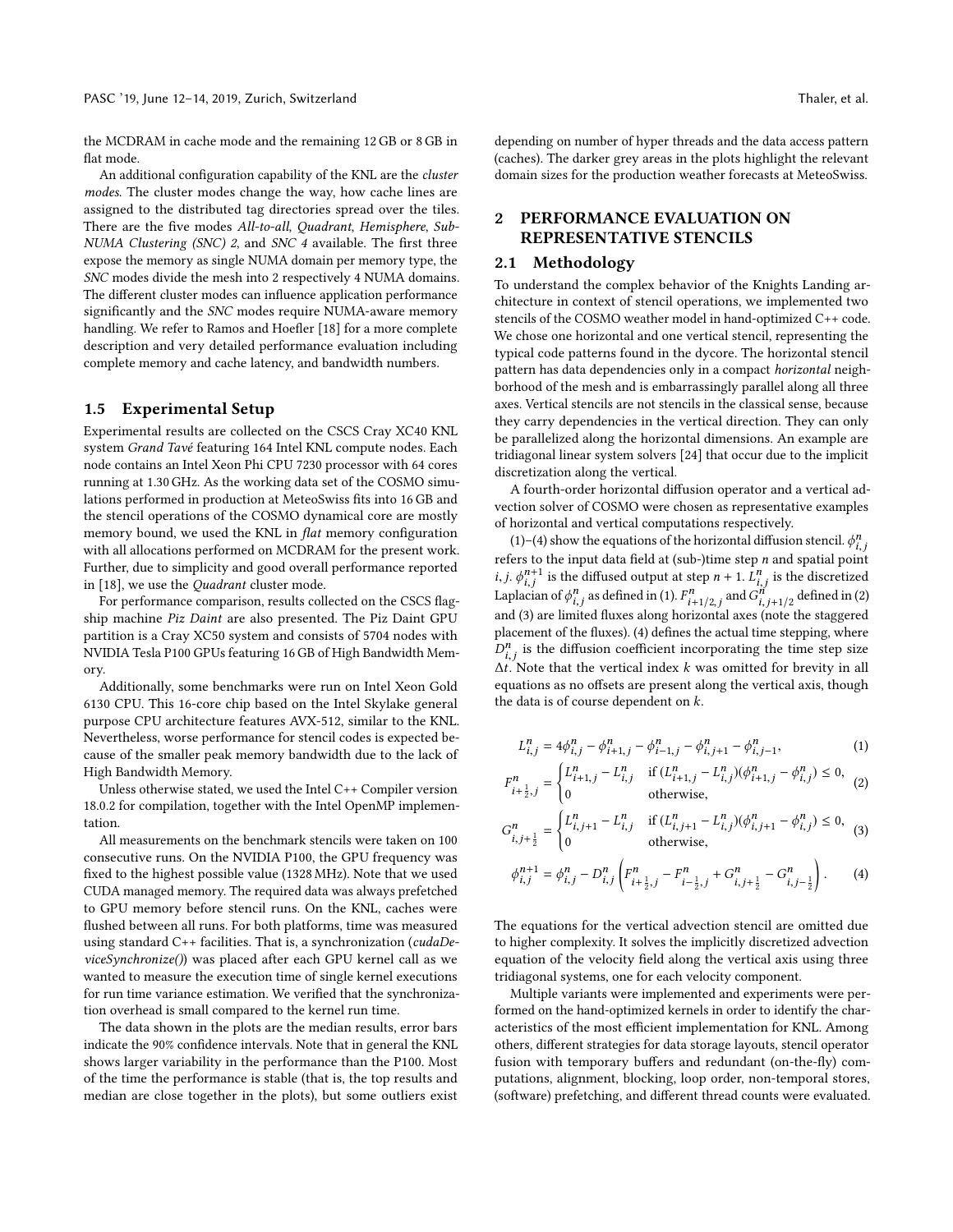# <span id="page-4-3"></span>2.2 Results

In general, the investigated storage layout of input and output data was restricted to globally contiguous linear arrays (possibly with padding), that is, arrays with a linear memory index computed as  $n(i, j, k) = s_i i + s_j j + s_k k$ , where *i*, *j* are the storage indices along the horizontal axis, *k* is the index along the vertical axis and su sustainable. horizontal axis, k is the index along the vertical axis and  $s_i, s_j, s_k$ <br>are the corresponding strides. This is due a design restriction in the are the corresponding strides. This is due a design restriction in the current implementation of GridTools. The limitation was chosen due to the large variety of stencils in a typical dycore, that would require different storage block sizes (depending on the access pattern) for optimal performance and thus layout transformations. Linearly indexed arrays combined with blocked looping avoid this difficulty.

All data fields were stored in structure-of-array manner, vector field components in separate scalar arrays. To achieve best possible memory bandwidth, huge pages were allocated, the unit stride dimension was padded to 64 bytes and the allocated data was shifted by some bytes (multiple of 64) to reduce L1 cache set conflicts as proposed in the Intel 64 and IA-32 Architectures Optimization Reference Manual [\[11\]](#page-9-23).

To get an idea of the achievable peak bandwidth<sup>[1](#page-4-0)</sup> of both the KNL and the P100 architecture, we first evaluated the performance on a copy "stencil", i.e., just a simple memory copy using a linear loop over the whole domain. Additionally, we implemented the copy stencil as a blocked 3D loop on KNL (blocked only along horizontal axes) respectively using a 3D grid in CUDA. The results for different domain sizes (all with 80 levels along the vertical dimension) when using double precision (64 bit) floating point numbers are shown in Figure [3.](#page-4-1) The P100 shows a higher bandwidth in general, but the overall curve looks very similar: bandwidth is only saturated for large domain sizes on both hardware architectures. Further, blocking reduces performance slightly for the copy stencil on small domains, but does not have much impact on the overall picture. Note that the block sizes were auto-tuned using a full 2D search (restricted to power-of-two sizes along each dimension) and depend on the domain size. Note also that on KNL some considerations need to be made to achieve full bandwidth: first, it is mandatory to use non-temporal store instructions for output data fields and second, storage strides of power-of-two bytes should be avoided as they may lead to a large number of L1 or L2 conflict misses. On smaller domain sizes, the difference in achievable bandwidth between normal store instructions and non-temporal ("streaming") stores is less pronounced as the bandwidth is not limited by the cache but by the memory itself.

Despite the clear advantage of the P100 on the copy stencil, for the horizontal diffusion stencil, we achieved performance on the KNL comparable to the available optimized GridTools implementations for NVIDIAs Tesla P100 GPU in the best configuration. Due to the purely horizontal access pattern this stencil prefers a data layout that is contiguous along the horizontal directions, the largest stride is along the vertical (i.e.,  $1 = s_i < s_i < s_k$  where  $s_i$  and  $s_j$  are the horizontal strides and  $s_k$  is the vertical one). The loop order follows the same layout, i.e., the loop along the contiguous stride  $s_i$  is innermost. Full parallelism was applied along the vertical dimension, the horizontal domain is divided into blocks. With the given storage layout, large block sizes along the contiguous

<span id="page-4-1"></span>

Figure 3: Domain-dependent peak bandwidth for copy stencil on Intel KNL and NVIDIA P100. NT means non-temporal stores are used. The darker grey area highlights the relevant domain size range for current production forecasts.

direction are important to exploit hardware prefetching. The best achieved run times for different domain sizes on KNL and P100 are shown in Figure [4.](#page-4-2) Note that the measurements were again taken using auto-tuned block sizes, found by a full parameter scan. On the KNL, this always led to a block size filling the whole domain on the contiguous direction (which shows the importance of hardware prefetching) and small block sizes along the non-contiguous dimension. 128 threads were used. For comparison, a simple addition of two fields with the same blocked data traversal was added. This has two input and one output fields, like the horizontal diffusion implementation using on-the-fly computations, but very simple access pattern and only a single FLOP per grid point.

<span id="page-4-2"></span>

Figure 4: Grid point updates per second for the optimized horizontal diffusion stencil on the Intel KNL and NVIDIA P100 architectures for different domain sizes. As a reference, the performance of a (blocked) addition of to fields on the KNL is provided.

For the vertical advection stencil, the access pattern is a bit more complex than for horizontal diffusion. The stencil consists of a forward sweep followed by a backward sweep along the vertical

<span id="page-4-0"></span> $^{\rm 1}{\rm We}$  calculated the bandwidth from total data size and measured run time.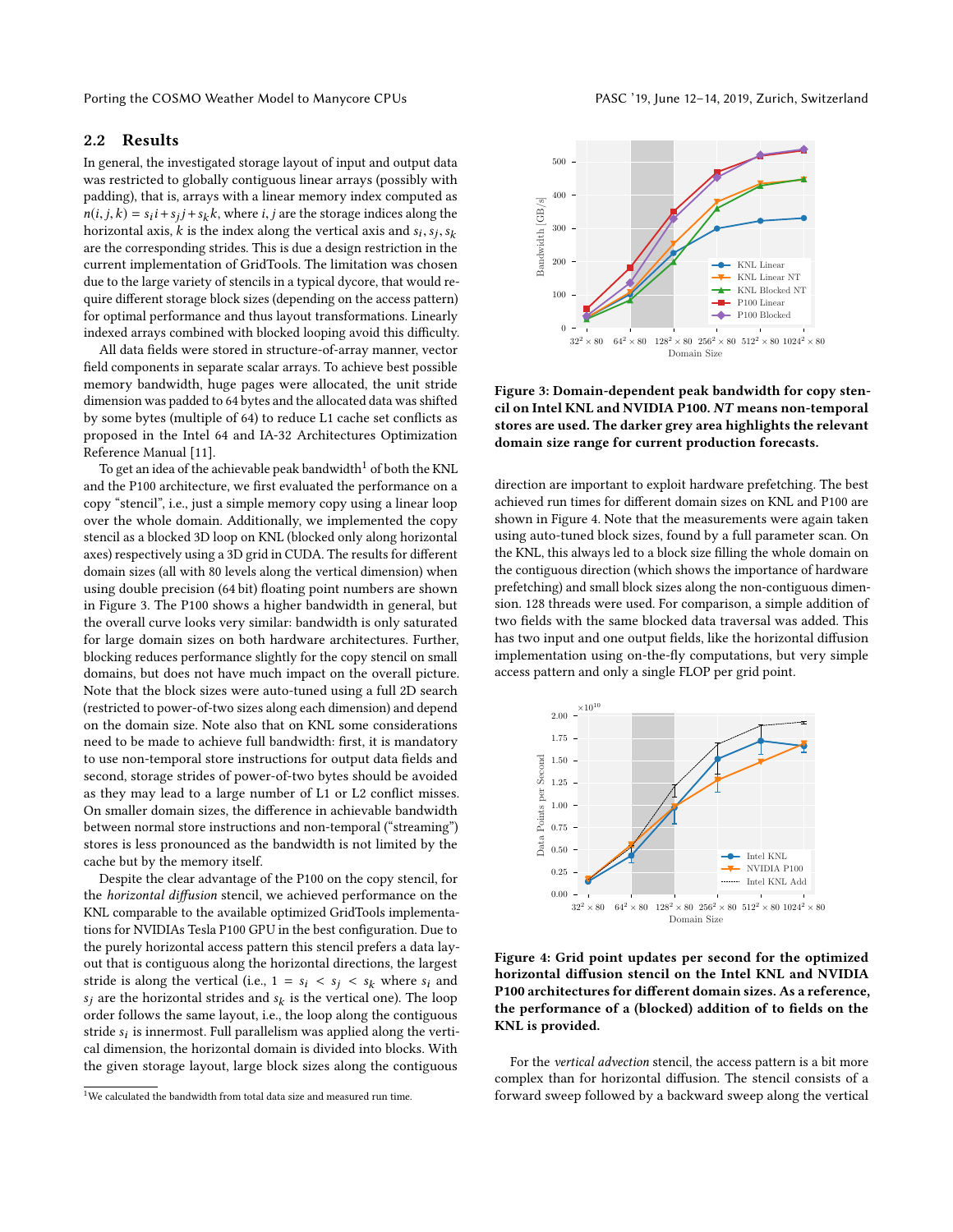dimension, solving a tridiagonal linear system using the Thomas algorithm [\[24\]](#page-9-22). Due to data dependencies, vectorization along the vertical axis is not possible. Thus, the unit stride is again placed on one of the horizontal axes. On the other hand, to allow for efficient in-register storage of the intermediate coefficients appearing in the Thomas algorithm, we want the innermost loop to be along the vertical axis. Thus, we vectorize along one of the horizontal directions but have an innermost loop along the vertical. As the KNL's hardware prefetcher only recognizes unit stride (in cache line units) access patterns [\[11\]](#page-9-23), software prefetching must be used to get good bandwidth numbers. While this works well with relatively small strides, we could not get any significant improvements from software prefetching on larger strides. That is, we had to reduce the strides along the vertical dimension and thus use a different data layout than for the horizontal diffusion stencil for optimal performance. The data was allocated such that  $1 = s_i < s_k < s_j$ .<br>Using this storage layout, for domain sizes of up to  $128 \times 128 \times 80$ . Using this storage layout, for domain sizes of up to  $128 \times 128 \times 80$ , we get almost 60% performance improvements due to software prefetching. On the  $256 \times 256 \times 80$  domain its impact already drops slightly and for the even larger tested sizes it delivers only about 10% of performance improvement. The exact reason for the failure of software prefetching on the large domains is unknown but we expect some prefetcher limitations to be responsible.

Due to the very limited impact of software prefetching on the large domain sizes, we could not reach competitive results with the just presented strategy. There we achieved the best results by swapping the two innermost loops to exploit hardware prefetching along the contiguous (horizontal) axis while keeping the same data layout. But as this requires memory buffers for the coefficients used in the Thomas algorithms and thus puts more pressure on the caches, the run times on small domains are higher compared to the first strategy with working software prefetching (i.e., on small domains) and are not fully competitive with the P100 on any domain size. However, this change actually simplifies the user implementation and does not require any fine tuning of software prefetching distance as it solely relies on hardware prefetching.

Figure [5](#page-5-0) shows the performance comparison between the strategies chosen for small domains (also shown with disabled software prefetching) and large domains, respectively. Shown is the median of 100 runs.

The performance comparison to P100 is shown in Figure [6.](#page-5-1) For KNL, the best strategy for the particular domain size is shown. Note that KNL is faster than the P100 on domains up to a size of 128×128×80 grid points, where software prefetching is working well. On larger domain sizes, we employ the alternative strategy that does not require software prefetching but does not achieve the same performance as the P100. 128 threads were used on the smaller domains (up to 256×256×80), 64 threads were used on the two largest domains.

A roofline plot for the two representative stencils is shown in Figure [7.](#page-6-0) Arithmetic intensity and required data transfer are manually computed values, based on the minimally required data transfers and floating point operations of the present implementations. While our implementation of the horizontal diffusion stencil has a much higher arithmetic intensity than a naive implementation due to the redundant on-the-fly computations and the avoidance of temporary buffers, it is not compute bound. In case of the vertical advection



<span id="page-5-0"></span>

Figure 5: Grid point updates per second for the vertical advection stencils on the Intel KNL with and without software prefetching as described in the text.

<span id="page-5-1"></span>

Figure 6: Grid point updates per second for the optimized vertical advection stencil on the Intel KNL and NVIDIA P100 architectures for different domain sizes.

stencil, the strategy changes and thus less optimal memory usage for large domain sizes is clearly visible.

Simplified code listings to clarify the looping strategies for both stencils are given in Appendix [A.](#page-10-1)

#### 2.3 Summary of Optimization Strategies

Here, we outline some general optimization strategies for the Intel KNL architecture, that we found to be crucial during our work and might be helpful for other optimization efforts.

Due to the high core count, setting the thread affinity correctly is very important. Further, the number of threads is a simple-to-tune parameter. We found 128 threads to perform reasonably well in most cases, sometimes 64 threads performed better. Using MCDRAM significantly improves performance on bandwidth-bound problems without any code changes.

Vectorization is crucial for reasonable performance. To reach high memory bandwidth, hardware prefetching should be exploited wherever possible. Otherwise, software prefetching might or might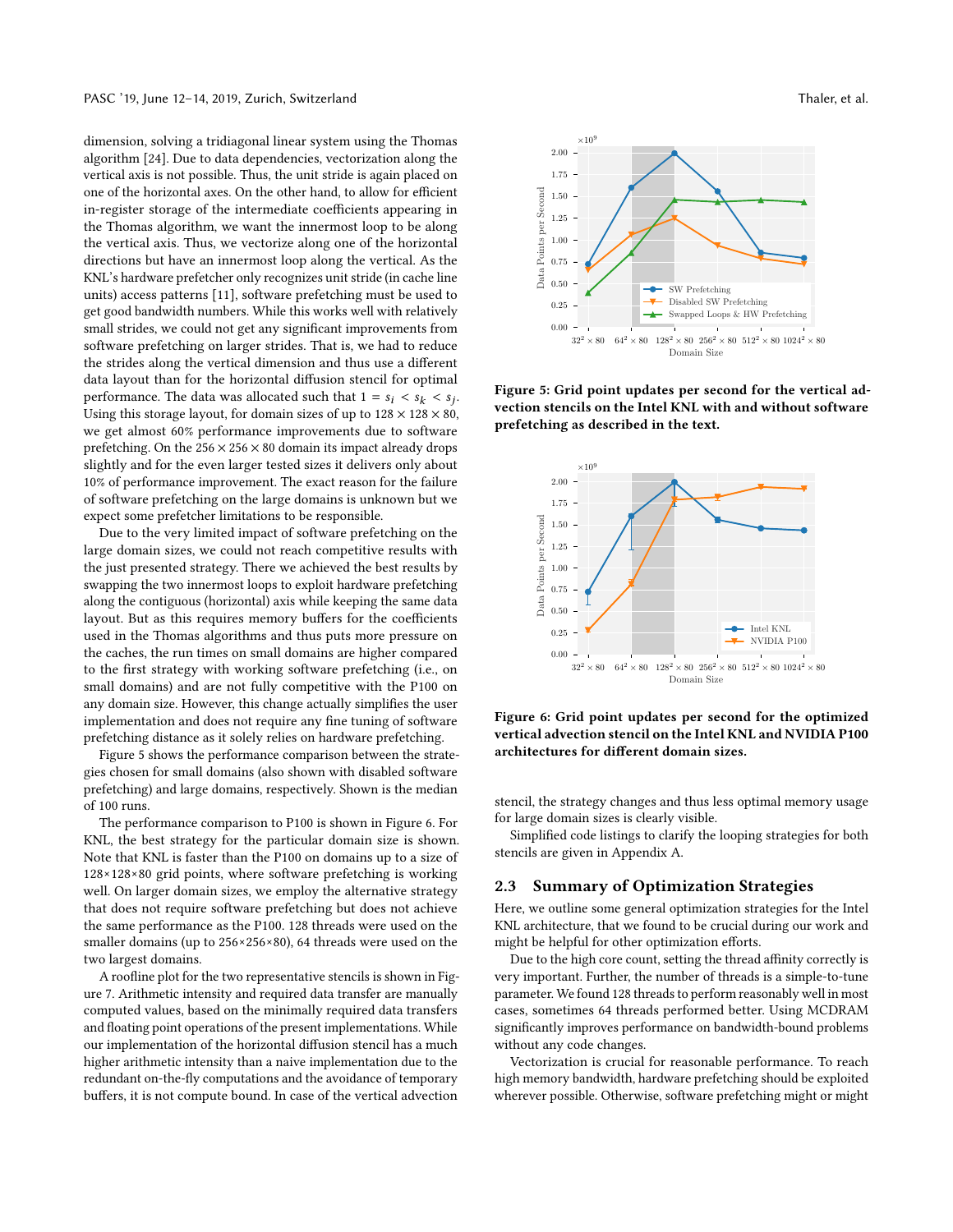<span id="page-6-0"></span>

Figure 7: Roofline plot for the same domain sizes used in the previous plots. The larger the domain size, the closer the results come to the peak MCDRAM bandwidth (see annotations to find the smallest domain size).

not help. To reach peak bandwidth, non-temporal stores have to be employed, though using them correctly in a large code base might be non-trivial. Wrong usage can lead to large performance losses. Currently, no major compiler seems to apply them without user intervention.

If possible, using more compute resources instead of memory resources is often beneficial. Not only to reduce memory transfers, but also to reduce pressure on the sometimes limiting caching subsystem. For multidimensional arrays, padding the contiguous dimension to cache line size might improve performance. Further, using huge pages may reduce the pressure on the TLB. Power-oftwo strides can lead to increased L1 and L2 cache conflicts or TLB conflicts and thus impact performance. Reducing the number of L1 set conflicts by slightly shifting allocated data as proposed in the Intel 64 and IA-32 Architectures Optimization Reference Manual [\[11\]](#page-9-23) is recommended if multiple fields are accessed in the same loop.

# 3 GRIDTOOLS BACK-END IMPLEMENTATION

# 3.1 Methodology

Next we developed a back-end for the GridTools C++ EDSL framework, that implements the most efficient optimization strategies for KNL obtained in the hand-tuned codes. OpenMP was chosen for thread-level parallelism.

The new back-end is expected to deliver much improved performance as compared to the previously available CPU back-end not only on the Intel KNL platform but also on any similar architecture with wide vector registers, many cores and/or High Bandwidth Memory that support standard OpenMP code, for example the Intel Skylake and newer architectures. The reason is that the previous CPU back-end was optimized for legacy CPUs with small vector width and fewer cores. Its design does not allow vectorization on the vertical stencil codes in the COSMO dycore. Due to the usage of (pragma guided) auto-vectorization inside the back-end, compilation of the GridTools code on any platform with good C++ and

OpenMP support should be possible, thus also non-Intel architectures are supported.

The parallel kernel skeletons and performance-relevant optimizations of the new KNL back-end of GridTools are based on the experiments with the hand-optimized representative stencils. Results are evaluated on the full COSMO dynamical core implemented using GridTools, which will replace the operational STELLA version (see Section [1.3\)](#page-1-1), and will be discussed in Section [3.2.](#page-6-1)

In order to cover a representative configuration of components of the whole COSMO model, a physical parameterization, namely the Ritter and Geleyn radiation scheme [\[19\]](#page-9-24) was ported to and optimized for KNL architecture. The current operational code is parallelized for CPU using only MPI parallelization, which is not compatible with the Dycore's OpenMP parallelization. In order to evaluate an efficient implementation of the physical parameterization on KNL, the radiation scheme was ported to OpenMP. Performance results and comparisons with the existing GPU-enabled operational code (that uses OpenACC) are shown in Section [3.4.](#page-8-0)

#### <span id="page-6-1"></span>3.2 GridTools Back-End Design

According to the results described in section [2.2,](#page-4-3) we designed the GridTools back-end for KNL. As the optimal performance for horizontal and vertical stencil patterns is obtained using different storage layouts on the KNL (horizontal:  $1 = s_i < s_j < s_k$ ; vertical:<br> $1 - s_i < s_i < s_j$ ) due to different access patterns, we had to choose  $1 = s_i < s_k < s_j$ ) due to different access patterns, we had to choose<br>a compromise for the GridTools back-end. About half of the stencils a compromise for the GridTools back-end. About half of the stencils in the COSMO dycore follow the horizontal pattern and half the vertical, so layout transformations are no option in this case. Due to the smaller performances loss of the vertically-optimal layout on the horizontal stencils than vice versa, the best layout for the vertical stencils has been chosen as the default in the GridTools back-end. On horizontal stencils this gives a loss of 15% – 25% in performance compared to the ideal layout, depending on the stencil. For data allocation, the same strategy as in the benchmarks is applied, 2 MB huge pages are allocated, the unit stride dimension is padded to cache line size and the data pointers get shifted such that L1 set conflicts are reduced.

GridTools' general design is based on element-wise operations. This allows to easily use all normal language constructs like *if*statements and loops inside the stencil functions, which leads to well-readable code. On the other hand, it forbids to expose SIMD vector intrinsics (or wrappers around them) to the user. Thus, all vectorization relies on the compiler's auto-vectorization, guided by OpenMP pragmas. Enabling auto-vectorization in the complex C++ template based code of GridTools proved to be much harder than on the simpler code developed for the benchmarking presented before. Several compiler-specific workarounds in existing GridTools code had to be implemented inside the back-end code to allow for vectorization even of simple stencils and to work around compiler bugs. Nevertheless, with those changes, the Intel compiler is able to vectorize the majority of the tested stencils.

Data for intermediate temporary data fields is stored in perthread private buffers. For temporary fields in purely horizontal stencils, the user can activate more efficient caching of 2D data planes, similar to the available GPU strategy.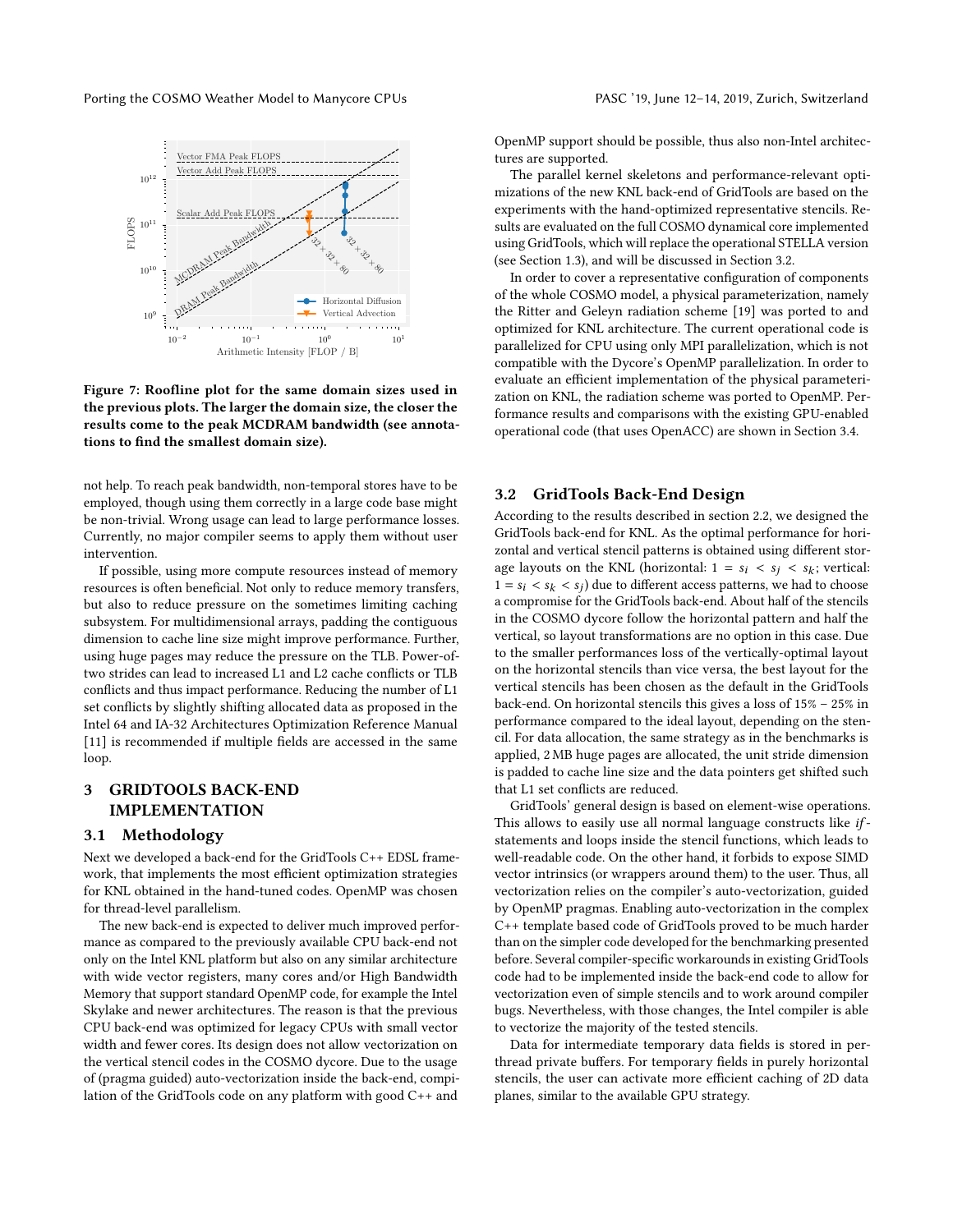Developing a fully automatic software prefetching strategy using GridTools is not possible in general. Depending on the exact stencil pattern, prefetching distance, the location of the prefetching instructions as well as the selection of which data even has to be prefetched might change heavily and is difficult to determine automatically. Despite the performance implications on small domain sizes, we decided to abandon this strategy in favor of implementing the best pattern found for large domain sizes, where software prefetching does not give a significant performance improvement. Those decisions give a run time penalty of estimated of up to 30% – 40% on vertical stencils on smaller domains compared to the hand-tuned code.

A further limitation is the lack of non-temporal stores in the GridTools back-end. Currently the only possibility to enable nontemporal stores on x86 hardware in a compiler-independent way is to use SIMD intrinsics, but the GridTools framework does not support the use of intrinsics since it fully relies on auto-vectorization. The Intel C++ Compiler provides two additional possibilities: using compiler pragmas or globally enabling them by a compilation flag. However, the latter is rarely useful as it also makes desired cache reuse difficult, while the former requires a pragma not where the data is really accessed, but outside the loop around the data access. However, we do not expect a large performance degradation in real-world applications due to missing non-temporal store instructions as often the output of one stencil is the input of the following stencil and thus caching is desired.

The last difference to the benchmark implementations is the selection of the per-thread block size: while we auto-tuned the representative stencil implementations for optimal domain-dependent block sizes, GridTools relies on a simple heuristic that tries to exploit hardware prefetching along the contiguous data dimension, which proved to be essential on the benchmark stencils, while respecting the (user-defined) number of threads.

#### 3.3 Dycore Stencils Performance Results

While the benchmark results on the representative stencils presented in Section [2.2](#page-4-3) look very promising, the compromise in the storage layout selection, reliance on auto-vectorization and suboptimal implementation of vertical stencils as illustrated in the previous section, are clear points that limit the practical performance in the full COSMO dycore implementation. In addition to the GridTools-specific performance penalties, the dycore code itself was tuned to deliver close to optimal performance on GPUs. First, intermediate results of horizontal stencils are often cached in shared memory on the GPU, this caching is user-defined in GridTools code and will also be translated to "caching" in memory buffers on the KNL. But the experiments on the representative stencils have clearly shown that in most cases avoiding any unnecessary memory accesses is beneficial on the KNL. Thus, if intermediate results are accessed multiple times, it is often faster to compute those multiple times redundantly instead of caching them in buffers. With this caching strategy we experienced a performance loss of 30% – 100% compared to the redundant on-the-fly computations. Second, some stencils are optimized to benefit from the register-caching available in the GPU back-end along the vertical axis, even if there are no vertical dependencies. This strategy of course might only work on

the GPUs as the KNL is lacking those caches. Third, several stencils contain code that is not auto-vectorized by the compiler, but after the applied code changes only a small number without major run time contribution is affected. For those reasons, a considerable slow down on the KNL compared to the P100 has to be accepted without introducing major code changes inside the GridTools dycore.

<span id="page-7-0"></span>

Figure 8: GridTools COSMO dycore stencil execution times of one time step on different hardware platforms. The colors mark different stencils. Architectures are sorted by peak memory bandwidth. Domain size is 129×129×80 grid points using double precision floating point numbers.

Figure [8](#page-7-0) shows the total stencil run times on four different hardware platforms, namely the NVIDIA Tesla P100 and Tesla K80 and the Intel KNL and Intel Skylake architecture (see Section [1.5](#page-3-4) for more detailed specifications and exact models of the Intel processors). The shown numbers are for a benchmark setup with a domain size of 129×129×80 grid points using double precision arithmetic, run with 128 threads. Relative numbers for other domain sizes and single precision are comparable. The total stencil execution times of the COSMO dycore on the KNL architecture is approximately a factor two of the run times on the P100 for the benchmark setup. Still, KNL is considerably faster than the NVIDIA K80 and Intel Skylake architectures, due to higher available memory bandwidth.

To see the per-stencil performance loss compared to the P100, Figure [9](#page-8-1) shows a histogram including all stencils and relative run times compared to the P100. The median is 175%. 34 out of the 40 stencils executed in this benchmark lie within a factor 2.4 of the P100. The performance penalty for those stencils is mostly related to the non-optimal data layout (horizontal stencils only), missing register caching and software prefetching (vertical only) and usage of in-memory caching instead of on-the-fly computations. The very few stencils with an even larger slow down normally suffer from issues with auto-vectorization, other compiler limitations or GPUspecific optimizations that are counterproductive for KNL performance. Still, the newly implemented back-end is more than 10 times faster than the old CPU back-end already available in GridTools, when considering the total stencil run time of the COSMO dycore on the KNL. We expect similar results on comparable hardware, for example on the Intel Skylake or newer architectures (though to a lesser extent there due to missing high-bandwidth memory).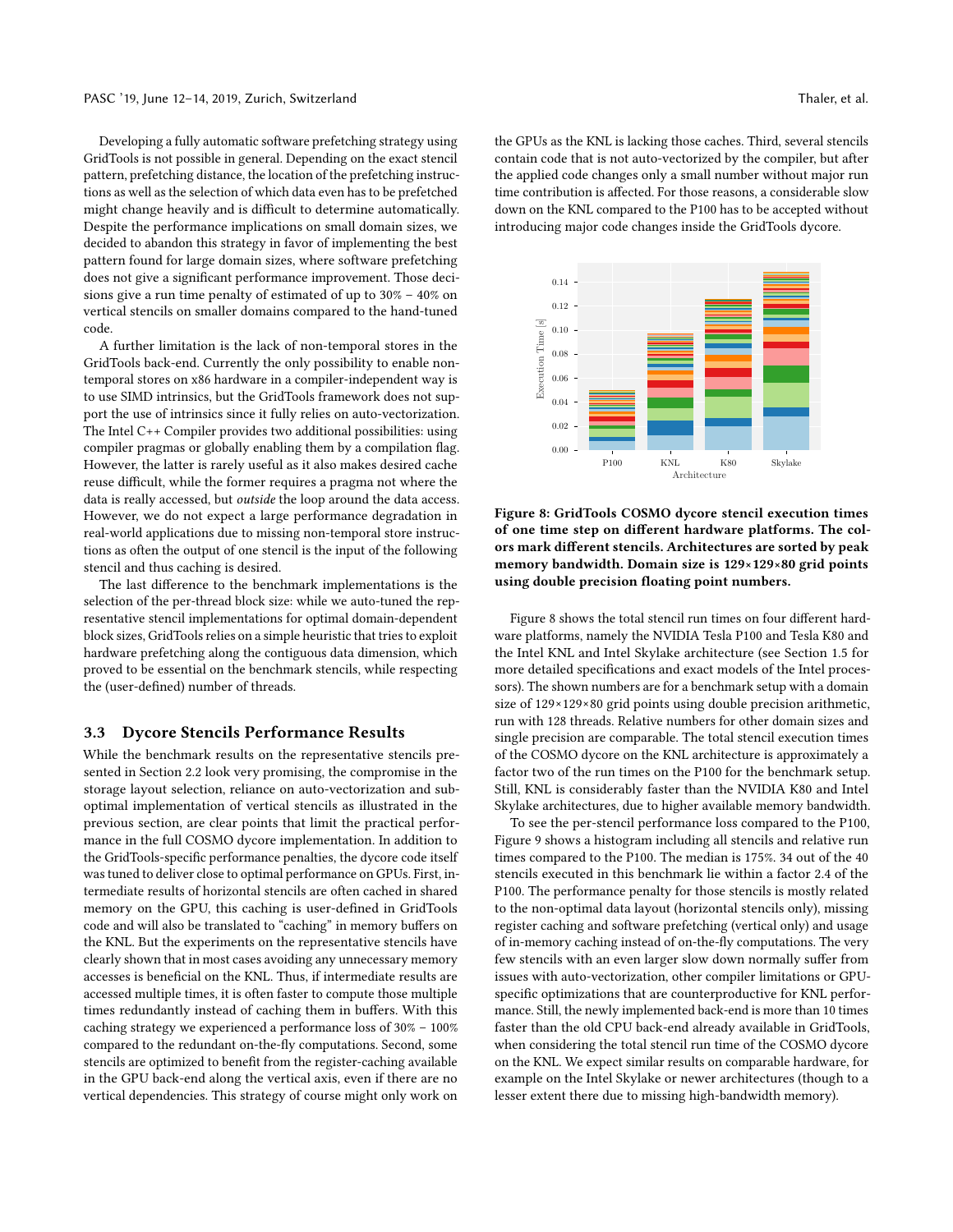<span id="page-8-1"></span>

Figure 9: Histogram of dycore stencil execution times run on KNL vs. P100. Most stencils are placed between 100% and 200%, i.e., one to two times slower on the KNL.

Experiments have shown that, despite the considerable performance degradation compared to the P100, the performance is on par with the original COSMO dycore Fortran code for vertical stencils and an order of magnitude faster for horizontal stencils on the KNL for the given benchmark data. Due to lacking OpenMP parallelism in the original COSMO code, the Fortran dycore was executed using pure MPI. This leads to large communication costs for the horizontal stencils.

# <span id="page-8-0"></span>3.4 Physical Parameterization Performance Results

In order to have a comprehensive set of components for the COSMO performance evaluation on KNL, a relevant and computationally expensive parameterization, i.e. the radiative transfer, was ported to OpenMP, starting from the existing MPI + OpenACC implementation. The optimized code was compiled with Intel Fortran compiler 18.0. In contrast to the experience with auto-vectorization on the GridTools kernels of the dynamical core, the compiler could autovectorize all the parallel Fortran loops without reorganizations of the user code. This is due to two reasons: a much easier data dependencies pattern of the physical parameterizations (column based) as compared to the dynamical core stencil computations and the fact that Fortran implementations are easier to analyze and optimize than the heavy-templated C++ code used in the GridTools implementation. In order to maximize the performance of the OpenMP port used on KNL the OpenMP runtime parameters like thread affinity were tuned.

Figure [10](#page-8-2) shows the performance comparison (median of 10 runs) of the OpenMP version measured for KNL and Skylake and the OpenACC version measured for K80 and P100 (compiled with Cray compiler v8.7.3). The figure shows that when using small domain sizes, CPU architectures outperform GPU architectures. Reason for this is that KNL and Skylake benefit from large caches, while GPU architectures suffer from a lack of parallelism. For large domains this is not true. As shown, P100 provides the best performance for large domains that provide a reasonable level of parallelism.

<span id="page-8-2"></span>

Figure 10: Measured run times of the radiation code on different hardware. Architectures are sorted by peak bandwidth.

To compare the existing MPI-based implementation to the newly ported OpenMP, we tried different configurations of combined MPI + OpenMP parallelization. For this (communication-free) code, both approaches show very similar performance results if affinity is properly configured.

### 4 DISCUSSION

#### 4.1 Achievements

We have shown performance results on hand-optimized stencil codes representative for weather and climate simulation codes on the Intel Xeon Phi KNL many core processor that are on par with the NVIDIA Tesla P100 GPU, both released in the same year. Our investigations show that the KNL architecture allows for good performance results, but reaching execution times on par with GPUs requires a detailed knowledge of the hardware and highly architecture-specific code optimization.

By implementing a back-end for the GridTools C++ EDSL optimized for the KNL, we could run the full COSMO dycore on KNL while requiring only small changes to the user code (ideally none, see next section). While we could observe a performance gap between the KNL and the P100 in the full dycore, mainly due to technical limitations and design limitations of the templatemetaprogramming approach used by GridTools, this shows that reasonable performance (on par with the previously available Fortran implementation) on multiple architectures with the same user DSL code is possible. Porting the GridTools dycore to a new hardware architecture required, apart from workarounds for compiler issues, zero effort on the user code.

#### 4.2 Limitations

The code complexity of the GridTools back-end design seems to overburden the current C++ compilers. A total redesign of the internals of the existing GridTools CPU back-end was necessary and compiler-specific workarounds had to be placed throughout the code to even enable auto-vectorization in most common cases. Guaranteeing successful auto-vectorization of even relatively simple user-code is still impossible. Several compiler bugs were found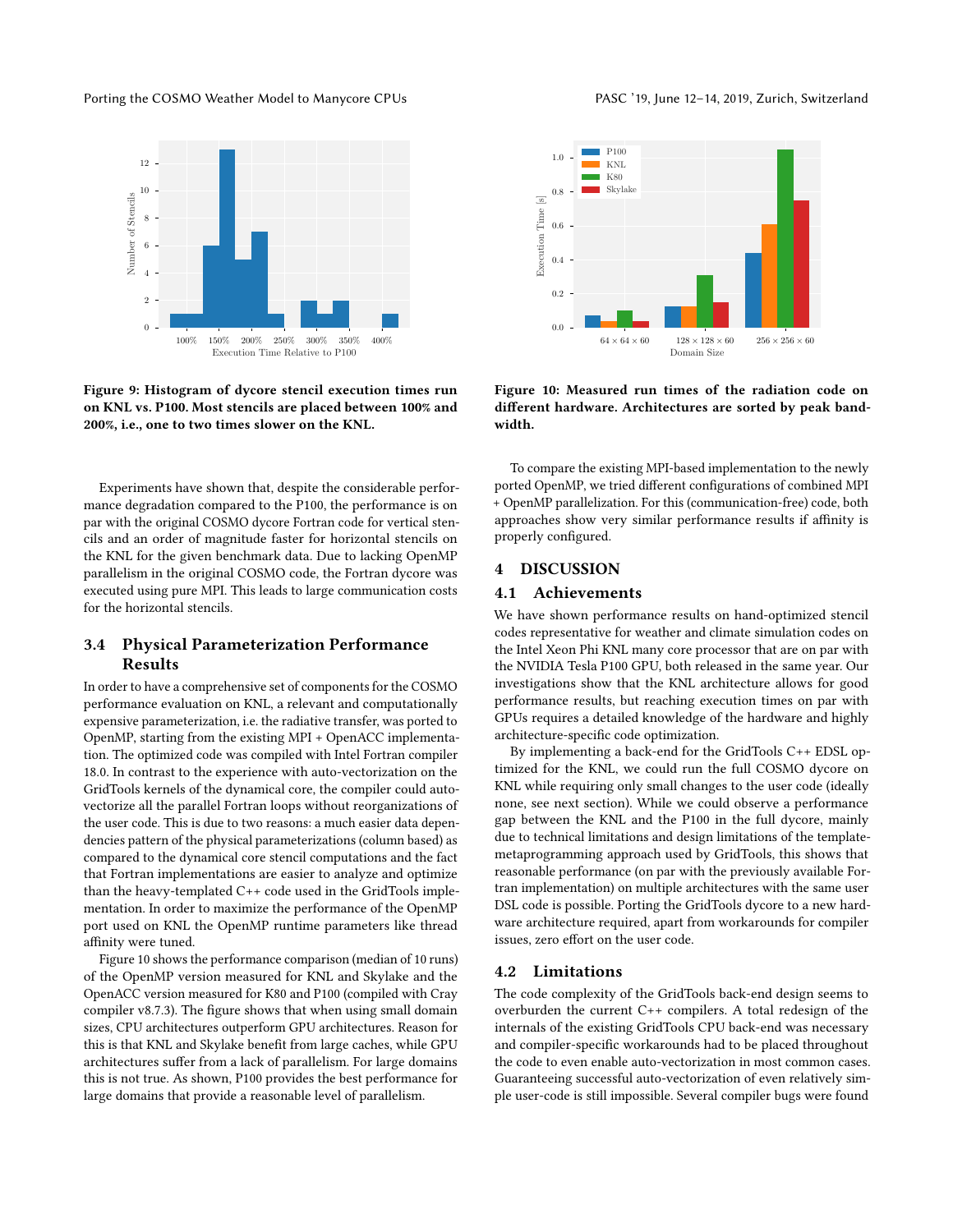and reported during the back-end development, but not all could be reproduced in simplified code. Five stencils of the dycore initially showed disastrous performance — one was more than 800 times slower than the GPU version — due to compiler issues. Those stencils required manual interventions in the user (dycore) code. Attempts to fix them inside the library code failed. The issues were triggered seemingly randomly. One observed trigger was for example a too deeply nested GridTools stencil function $^2$  $^2$  call, which could be fixed by manually "inlining" the callee code (i.e., copying and pasting code). But detecting the reason for such problems is very difficult for the average user and good knowledge of the GridTools library and used compilers is often necessary for solving them.

While GridTools allows to run the same user code on multiple hardware platforms, the EDSL is not fully declarative. The user is still responsible for choosing the most effective implementation of a stencil on a specific architecture. This limits the practical performance portability of user code. Though, the achieved portability is still much better than for classical, fully platform-specific handoptimized code and allows at least a certain degree of performance on multiple, totally different hardware architectures. A fully declarative stencil-DSL could possibly overcome these limits in the future, but fully automatic hardware-dependent optimization techniques specific to stencil codes would be required and are — according to our best knowledge — not available today.

# ACKNOWLEDGMENTS

This project was partially funded by the PASC initiative (www.pascch.org) in form of the PASCHA project (Portability and Scalability of COSMO on Heterogeneous Architectures) and the Intel Parallel Computing Center (IPCC) program (PI: T. Hoefler). We would like to thank John Pennycook from Intel for his visit, valuable feedback on optimization strategies and support on compiler issues as well as Jason Sewell (also from Intel) for further input.

#### REFERENCES

- <span id="page-9-15"></span>[1] Samantha V. Adams, Rupert W. Ford, M. Hambley, J. M. Hobson, I. Kavcic, C. M. Maynard, T. Melvin, Eike Hermann Müller, S. Mullerworth, A. R. Porter, Mike Rezny, Ben Shipway, and R. Wong. 2018. LFRic: Meeting the challenges of scalability and performance portability in Weather and Climate models. CoRR abs/1809.07267 (2018). arXiv[:1809.07267 http://arxiv.org/abs/1809.07267](http://arxiv.org/abs/1809.07267)
- <span id="page-9-14"></span>[2] Valentin Clement, Sylvaine Ferrachat, Oliver Fuhrer, Xavier Lapillonne, Carlos E. Osuna, Robert Pincus, Jon Rood, and William Sawyer. 2018. The CLAW DSL: Abstractions for Performance Portable Weather and Climate Models. In Proceedings of the Platform for Advanced Scientific Computing Conference (PASC '18). ACM, New York, NY, USA, Article 2, 10 pages.<https://doi.org/10.1145/3218176.3218226>
- <span id="page-9-4"></span>[3] COSMO. 1998. Consortium for Small-scale Modeling. [http://www.cosmo-model.](http://www.cosmo-model.org/)
- <span id="page-9-5"></span>[org/](http://www.cosmo-model.org/) [4] G Doms and M Baldauf. 2018. A Description of the Nonhydrostatic Regional COSMO-Model. [http://www.cosmo-model.org/content/model/documentation/](http://www.cosmo-model.org/content/model/documentation/core/default.htm) [core/default.htm](http://www.cosmo-model.org/content/model/documentation/core/default.htm)
- <span id="page-9-13"></span>[5] H. Carter Edwards, Daniel Sunderland, Vicki Porter, Chris Amsler, and Sam Mish. 2012. Manycore performance-portability: Kokkos multidimensional array library. Scientific Programming 20 (2012), 89-114.
- <span id="page-9-0"></span>[6] Oliver Fuhrer, Tarun Chadha, Torsten Hoefler, Grzegorz Kwasniewski, Xavier Lapillonne, David Leutwyler, Daniel Lüthi, Carlos Osuna, Christoph Schär, Thomas C. Schulthess, and Hannes Vogt. 2018. Near-global climate simulation at 1 km resolution: establishing a performance baseline on 4888 GPUs with COSMO 5.0. Geoscientific Model Development 11, 4 (May 2018), 1665–1681. <https://doi.org/10.5194/gmd-11-1665-2018>
- <span id="page-9-6"></span>[7] Oliver Fuhrer, Carlos Osuna, Xavier Lapillonne, Tobias Gysi, Ben Cumming, Mauro Bianco, Andrea Arteaga, and Thomas Christoph Schulthess. 2014. Towards a performance portable, architecture agnostic implementation strategy for weather and climate models. Supercomputing Frontiers and Innovations 1, 1 (June 2014), 45–62–62.<https://doi.org/10.14529/jsfi140103>
- <span id="page-9-11"></span>[8] Mark Govett, Jim Rosinski, Jacques Middlecoff, Tom Henderson, Jin Lee, Alexander MacDonald, Ning Wang, Paul Madden, Julie Schramm, and Antonio Duarte. 2017. Parallelization and Performance of the NIM Weather Model on CPU, GPU, and MIC Processors. Bulletin of the American Meteorological Society 98, 10 (2017), 2201–2213.<https://doi.org/10.1175/BAMS-D-15-00278.1> arXiv[:https://doi.org/10.1175/BAMS-D-15-00278.1](http://arxiv.org/abs/https://doi.org/10.1175/BAMS-D-15-00278.1)
- <span id="page-9-16"></span>[9] Tobias Grosser and Torsten Hoefler. 2016. Polly-ACC Transparent Compilation to Heterogeneous Hardware. In Proceedings of the 2016 International Conference on Supercomputing (ICS '16). ACM, New York, NY, USA, Article 1, 13 pages. <https://doi.org/10.1145/2925426.2926286>
- <span id="page-9-3"></span>[10] Tobias Gysi, Carlos Osuna, Oliver Fuhrer, Mauro Bianco, and Thomas C. Schulthess. 2015. STELLA: A Domain-specific Tool for Structured Grid Methods in Weather and Climate Models. In Proceedings of the International Conference for High Performance Computing, Networking, Storage and Analysis (SC '15). ACM, New York, NY, USA, 41:1–41:12.<https://doi.org/10.1145/2807591.2807627>
- <span id="page-9-23"></span>[11] Intel Corporation. 2016. Intel® 64 and IA-32 Architectures Optimization Reference Manual. [https://www.intel.com/content/dam/www/public/us/en/](https://www.intel.com/content/dam/www/public/us/en/documents/manuals/64-ia-32-architectures-optimization-manual.pdf) [documents/manuals/64-ia-32-architectures-optimization-manual.pdf](https://www.intel.com/content/dam/www/public/us/en/documents/manuals/64-ia-32-architectures-optimization-manual.pdf)
- <span id="page-9-21"></span>[12] Intel Corporation. 2017. Intel® Xeon Phi™ Coprocessor x200 Product Family Datasheet. [https://www.intel.com.br/content/dam/www/public/us/en/](https://www.intel.com.br/content/dam/www/public/us/en/documents/datasheets/xeon-phi-coprocessor-x200-family-datasheet.pdf) [documents/datasheets/xeon-phi-coprocessor-x200-family-datasheet.pdf](https://www.intel.com.br/content/dam/www/public/us/en/documents/datasheets/xeon-phi-coprocessor-x200-family-datasheet.pdf)
- <span id="page-9-7"></span>[13] Intel Corporation. 2018. Product Change Notification 116378 - 00. [https:](https://qdms.intel.com/dm/i.aspx/9C54A9A7-BF37-4496-B268-BD2746EA54D3/PCN116378-00.pdf) [//qdms.intel.com/dm/i.aspx/9C54A9A7-BF37-4496-B268-BD2746EA54D3/](https://qdms.intel.com/dm/i.aspx/9C54A9A7-BF37-4496-B268-BD2746EA54D3/PCN116378-00.pdf) [PCN116378-00.pdf](https://qdms.intel.com/dm/i.aspx/9C54A9A7-BF37-4496-B268-BD2746EA54D3/PCN116378-00.pdf)
- <span id="page-9-19"></span>[14] Jim Jeffers, James Reinders, and Avinash Sodani. 2016. Intel Xeon Phi Processor High Performance Programming (Knights Landing Edition). Morgan Kaufmann, Boston.<https://doi.org/10.1016/B978-0-12-809194-4.09988-9>
- <span id="page-9-8"></span>[15] John Michalakes, Michael J. Iacono, and Elizabeth R. Jessup. 2016. Optimizing Weather Model Radiative Transfer Physics for Intel's Many Integrated Core (MIC) Architecture. Parallel Processing Letters 26 (2016), 1–16.
- <span id="page-9-10"></span>[16] J. Mielikainen, B. Huang, and A. H.-L. Huang. 2014. Intel Xeon Phi accelerated Weather Research and Forecasting (WRF) Goddard microphysics scheme. Geoscientific Model Development Discussions 7, 6 (Dec. 2014), 8941–8973. [https:](https://doi.org/10.5194/gmdd-7-8941-2014) [//doi.org/10.5194/gmdd-7-8941-2014](https://doi.org/10.5194/gmdd-7-8941-2014)
- <span id="page-9-9"></span>[17] T. A. J. Ouermi, Aaron Knoll, Robert Michael Kirby, and Martin Berzins. 2017. OpenMP 4 Fortran Modernization of WSM6 for KNL. In PEARC.
- <span id="page-9-20"></span>[18] Sabela Ramos and Torsten Hoefler. 2017. Capability Models for Manycore Memory Systems: A Case-Study with Xeon Phi KNL. In 2017 IEEE International Parallel and Distributed Processing Symposium (IPDPS). IEEE, Orlando, FL, USA, 297–306. <https://doi.org/10.1109/IPDPS.2017.30>
- <span id="page-9-24"></span>[19] Bodo Ritter and Jean-Francois Geleyn. 1992. A Comprehensive Radiation Scheme for Numerical Weather Prediction Models with Potential Applications in Climate Simulations. Monthly Weather Review 120, 2 (Feb. 1992), 303–325. [https://doi.](https://doi.org/10.1175/1520-0493(1992)120<0303:ACRSFN>2.0.CO;2) [org/10.1175/1520-0493\(1992\)120<0303:ACRSFN>2.0.CO;2](https://doi.org/10.1175/1520-0493(1992)120<0303:ACRSFN>2.0.CO;2)
- <span id="page-9-1"></span>[20] T. C. Schulthess, P. Bauer, N. Wedi, O. Fuhrer, T. Hoefler, and C. Schär. 2019. Reflecting on the Goal and Baseline for Exascale Computing: A Roadmap Based on Weather and Climate Simulations. Computing in Science Engineering 21, 1 (Jan. 2019), 30–41.<https://doi.org/10.1109/MCSE.2018.2888788>
- <span id="page-9-18"></span>[21] Pascal Spörri. 2017. COSMO C++ Dynamical Core Training Course - Introduction and Code Flow. [https://wiki.c2sm.ethz.ch/pub/COSMO/CXXDynamicalCore/](https://wiki.c2sm.ethz.ch/pub/COSMO/CXXDynamicalCore/20170403_-_1_-_CPP_Dycore_Intro_Code_Flow.pdf) [20170403\\_-\\_1\\_-\\_CPP\\_Dycore\\_Intro\\_Code\\_Flow.pdf](https://wiki.c2sm.ethz.ch/pub/COSMO/CXXDynamicalCore/20170403_-_1_-_CPP_Dycore_Intro_Code_Flow.pdf)
- <span id="page-9-2"></span>[22] Erich Strohmaier, Jack Dongarra, Horst Simon, and Martin Meuer. 2018. TOP500 List – November 2018.<https://www.top500.org/lists/2018/11/>
- <span id="page-9-12"></span>[23] Lukasz Szustak, Krzysztof Rojek, and Pawel Gepner. 2014. Using Intel Xeon Phi Coprocessor to Accelerate Computations in MPDATA Algorithm. In Parallel Processing and Applied Mathematics (Lecture Notes in Computer Science), Roman Wyrzykowski, Jack Dongarra, Konrad Karczewski, and Jerzy Waśniewski (Eds.). Springer Berlin Heidelberg, 582–592.
- <span id="page-9-22"></span>[24] Llewellyn H. Thomas. 1949. Elliptic Problems in Linear Differential Equations over a Network. Watson Science Computer Laboratory Report. Columbia University, New York, NY, USA.
- <span id="page-9-17"></span>Louis J. Wicker and William C. Skamarock. 2002. Time-Splitting Methods for Elastic Models Using Forward Time Schemes. Monthly Weather Review 130, 8 (Aug. 2002), 2088–2097. [https://doi.org/10.1175/1520-0493\(2002\)130<2088:](https://doi.org/10.1175/1520-0493(2002)130<2088:TSMFEM>2.0.CO;2) [TSMFEM>2.0.CO;2](https://doi.org/10.1175/1520-0493(2002)130<2088:TSMFEM>2.0.CO;2)

<span id="page-9-25"></span><sup>&</sup>lt;sup>2</sup>Stencil operators in GridTools can be called similar to normal functions from inside other stencil operators. Information about the current iteration point and neighborhood of the caller get passed on to the callee.